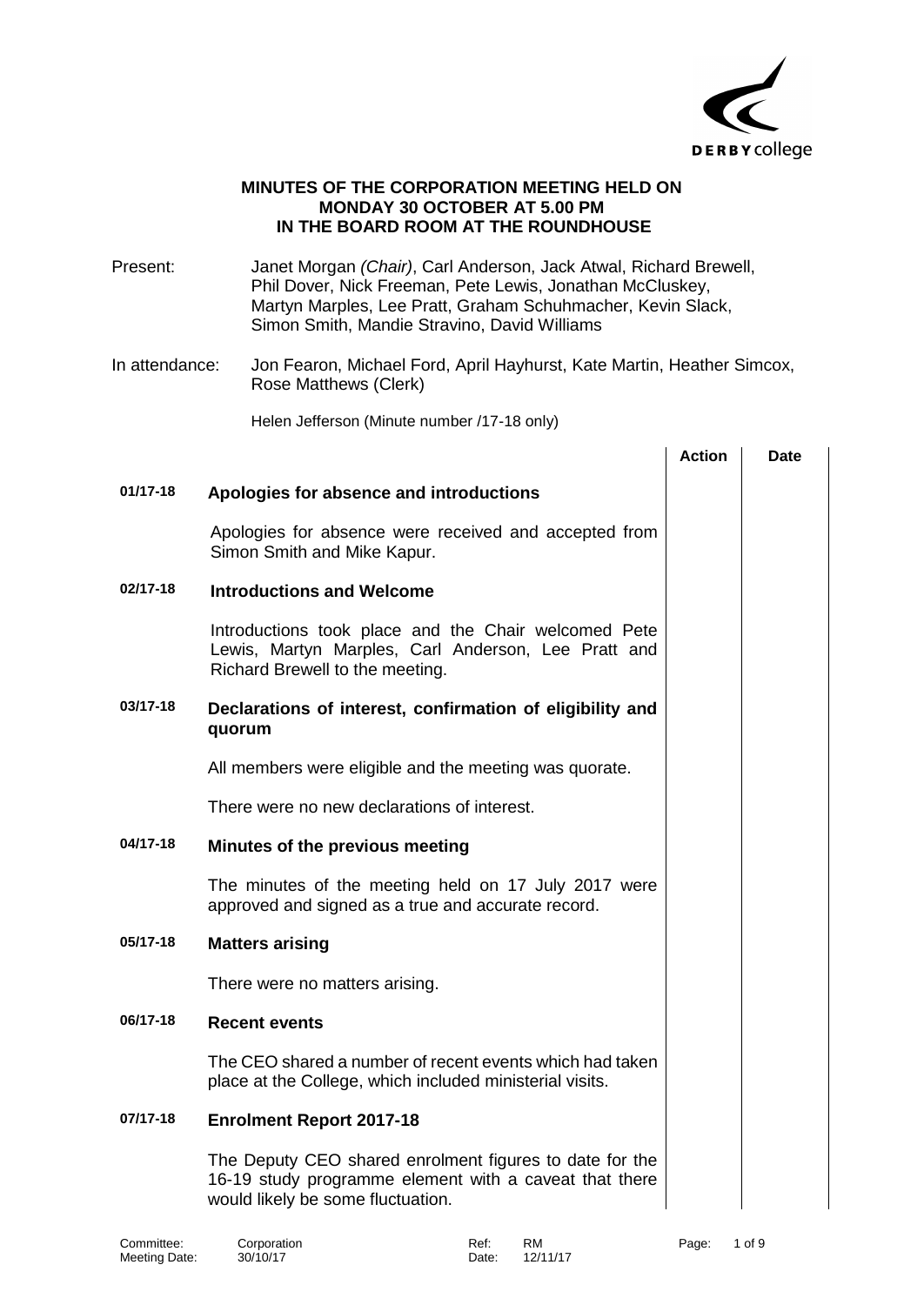|                                                                                                                                                                                                                                                      | <b>Action</b> | <b>Date</b> |
|------------------------------------------------------------------------------------------------------------------------------------------------------------------------------------------------------------------------------------------------------|---------------|-------------|
| Nationally, demographics showed there had been a<br>population decline in the 16-18 age group predicted until<br>2020.                                                                                                                               |               |             |
| Graham Schuhmacher asked if the College had faced heavy<br>competition from sixth forms trying to recruit from other<br>schools in the City. This had been anticipated by the College<br>given the competition and demographics of the area.         |               |             |
| Graham went onto ask if the College were at risk from<br>universities. The Deputy CEO said the university element<br>related to offering unconditional places regardless of results<br>and affected attainment rather than retention or recruitment. |               |             |
| The next critical date would be the ILR return on 6<br>December, which would influence the funding for the<br>following year.                                                                                                                        |               |             |
| Martyn Marples asked if students transitioned to the College<br>in-year. Whilst it was noted they did, this was a two-way<br>process, with some students also leaving the College to<br>transition elsewhere.                                        |               |             |
| <b>Safeguarding Report 2016-17</b>                                                                                                                                                                                                                   |               |             |
| Helen Jefferson presented the annual Safeguarding Report<br>for 2016-17 which was comprehensive and provided<br>Members with information around all disclosures received in<br>2016-17, including trends and new matters.                            |               |             |
| Helen Jefferson responded to questions and went on to<br>share some planned actions for 2017-18, developed as a                                                                                                                                      |               |             |

Corporation were asked to approve the appointment of Helen Jefferson as the designated Safeguarding Lead and Child Protection Officer for the College, which is explicit within her job description.

# *Corporation approved Helen Jefferson's appointment as designated Safeguarding Lead and Child Protection Officer for the College.*

Helen Jefferson left the meeting at 6.00 pm.

**08/17-18 Safeguarding Report 2016-17**

result of some of the findings.

### **09/17-18 Annual Sub-contracting Report**

The Annual Sub-contracting Report was presented by April Hayhurst, which provided a summary of funding provision contracted for in 2016-17.

Performance year on year had improved on all levels of delivery with 16-18 Study Programmes and Apprenticeships, and quality indicators were good.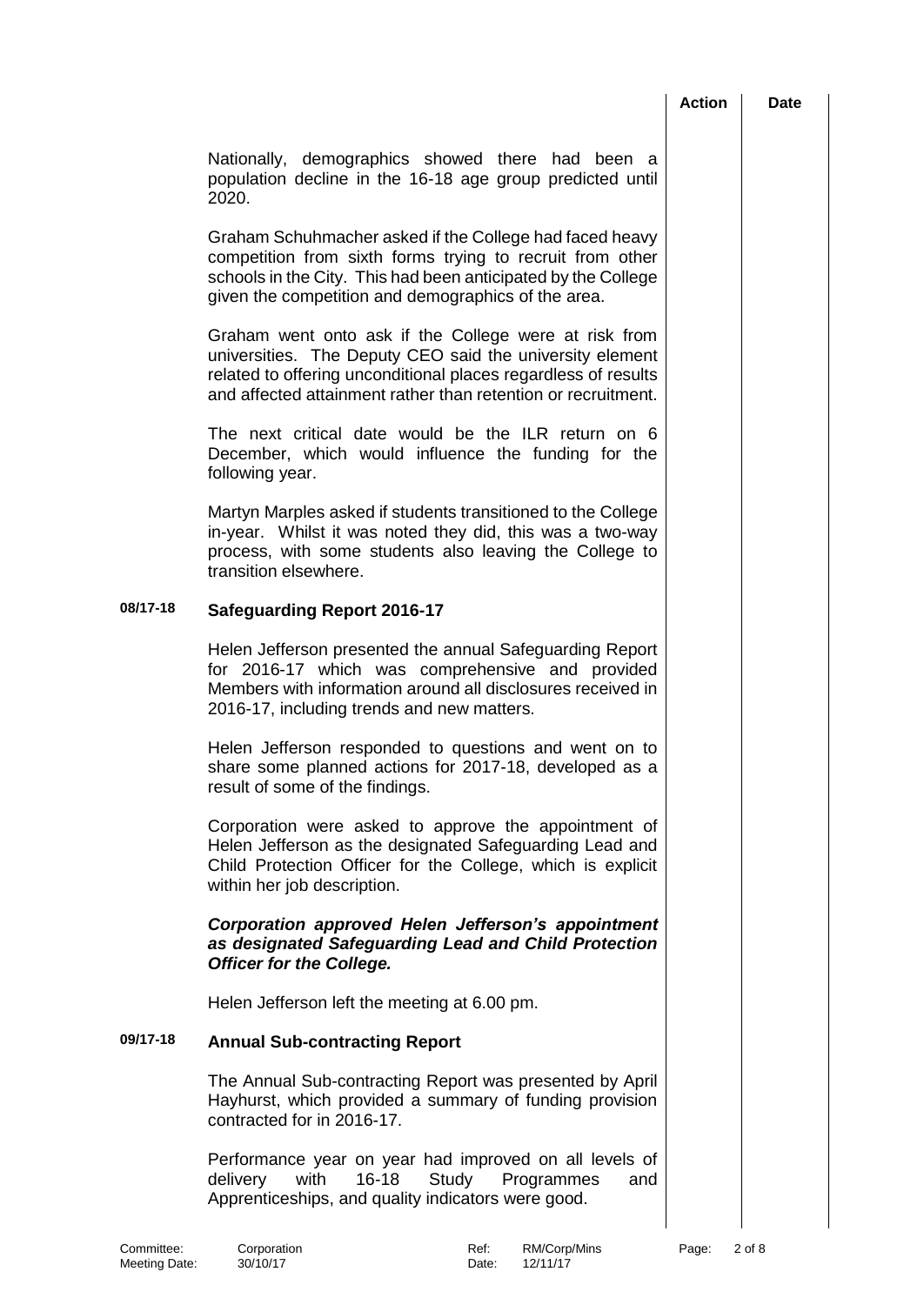#### **Action Date**

Looking toward next year, allocations had increased in terms of apprenticeship provision, with two sub-contractors focussing on Study Programmes.

Approval was sought to continue with the existing subcontract provision and to approve new sub-contracting arrangements with Rolls-Royce, Dent-Train and Uniper Technologies for 2017-18. Confirmation had been received prior to the meeting from Derby Teaching Hospitals who had approached the College to sub-contract functional skills for pharmaceutical training at an annual value of around £50K.

Graham Schuhmacher asked if there were any concerns with any of the providers. April confirmed there were no concerns with any of those providers the College would be sub-contracting with in 2017-18.

**The Corporation approved the continuation with existing sub-contracting provision and new subcontracting arrangements with Rolls-Royce, Dent-Train and Uniper Technologies and Derby Teaching Hospitals from 2017-18.**

# **10/17-18 Financial update including**

### **Management Accounts July 2017**

The CFO presented the Management Accounts for July 2017, headlines of which were reviewed.

The CFO confirmed the College had finished the year in a favourable position compared to budget, with shortfalls in income offset by variances in pay and non-pay. This should move the College to a 'good' financial health rating.

Martyn Marples questioned the variance relating to Franchise on page 5. The CFO explained there had been a risk with a couple of areas hitting the funding allocation and it related to some partnership work.

Kevin Slack asked if the Johnson Building income had been included in rents and leases. The Johnson Building was not rented in October 2016 as originally planned. It was noted there was a small project whereby the College rented some premises which provided an additional cost of around £50K.

Kevin said commercial income showed a reduction of £150K compared to budget. This related to changes in the commercial operations which focused on profit margin.

# **11/17-18 Strategic Risk Monitoring**

The Director of Business Improvement presented the Corporate Risk Register and provided a summary of current litigation action being taken against the College.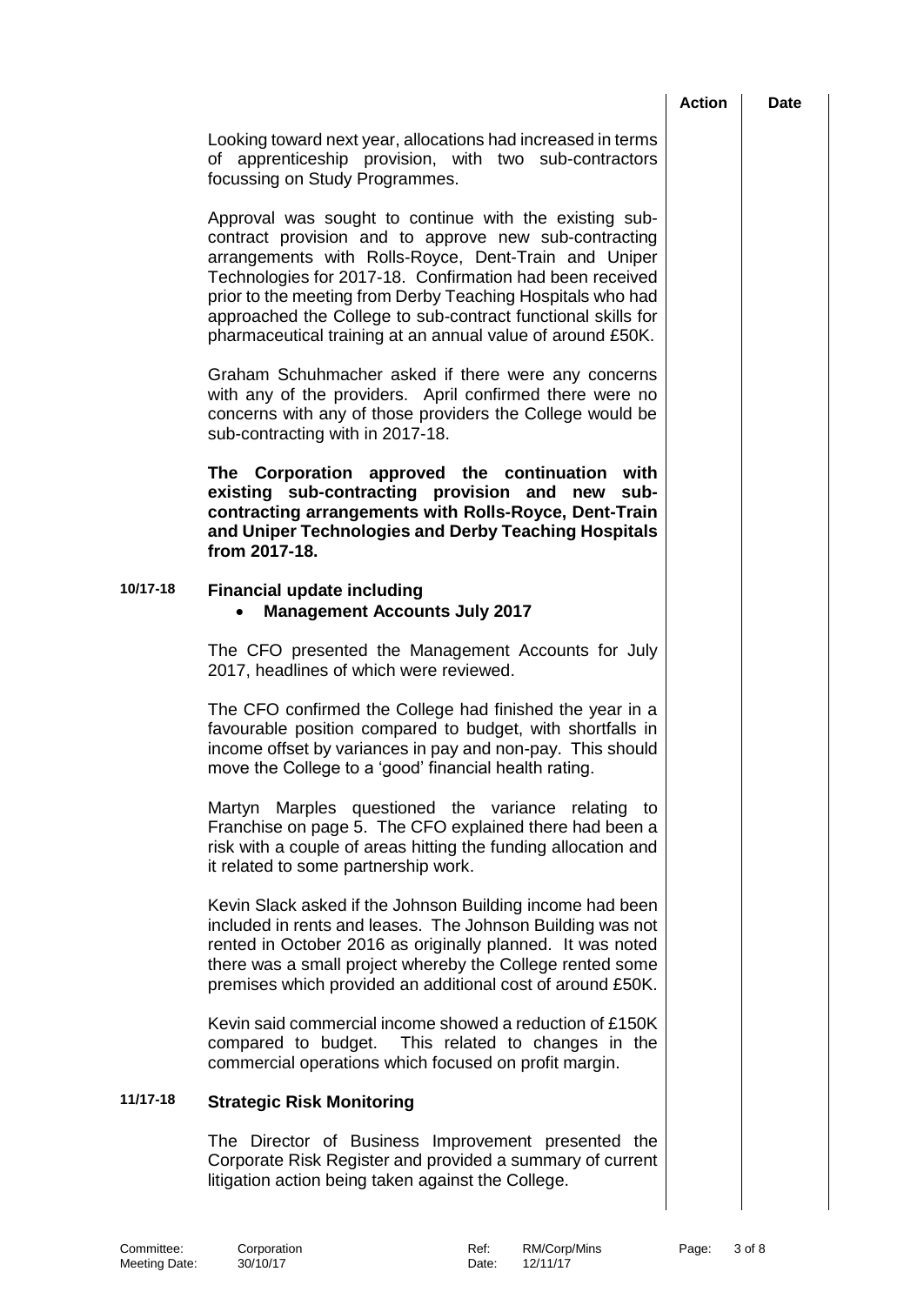|          |                                                                                                                                                                                                                                                                                                                                                                                                                                                      | <b>Action</b> | <b>Date</b> |
|----------|------------------------------------------------------------------------------------------------------------------------------------------------------------------------------------------------------------------------------------------------------------------------------------------------------------------------------------------------------------------------------------------------------------------------------------------------------|---------------|-------------|
|          | Jack Atwal pointed out there were a lot of changes required<br>with the introduction of the new GDPR legislation in May<br>2018.                                                                                                                                                                                                                                                                                                                     |               |             |
|          | The Deputy CEO explained the Clerk had recently attended<br>an AoC Data Protection event and the Clerk and Business<br>Improvement Director talked through the work the College's<br>GDPR Steering Group were undertaking in readiness for the<br>new Regulations, along with the appointment of a dedicated<br>Data Protection Officer. The Audit Committee had<br>commissioned, in their annual audit plan, an internal audit in<br>February 2018. |               |             |
|          | Safeguarding had already been reviewed through the report<br>presented earlier in the meeting and there had been no<br>Prevent referrals.                                                                                                                                                                                                                                                                                                            |               |             |
|          | There was no new litigation to report. However, Graham<br>Schuhmacher made reference to two claims relating to<br>hearing loss. Both were unconnected.                                                                                                                                                                                                                                                                                               |               |             |
| 12/17-18 | Appointment of<br>of Audit Committee<br><b>Chair</b><br>and<br><b>Membership for 2017-18</b>                                                                                                                                                                                                                                                                                                                                                         |               |             |
|          | Enacting its independence, the Audit Committee informed<br>the Board they had appointed Kevin Slack as Chair of the<br>Audit Committee for one year.                                                                                                                                                                                                                                                                                                 |               |             |
|          | Membership of the Audit Committee would consist of Kevin<br>Slack, Jonathan McCluskey, Simon Smith, Mike Kapur,<br>Peter Lewis, Martyn Marples and Rosslyn Green who was a<br>co-opted Member to the Committee.                                                                                                                                                                                                                                      |               |             |
| 13/17-18 | Report from the Audit Committee held on 27 September<br>2017                                                                                                                                                                                                                                                                                                                                                                                         |               |             |
|          | The Chair of the Audit Committee presented the report from<br>the meeting held on 27 September 2017.                                                                                                                                                                                                                                                                                                                                                 |               |             |
|          | The Committee had received four internal audit reports from<br>the Internal Audit Service and the Committee Chair<br>summarised assurances provided.                                                                                                                                                                                                                                                                                                 |               |             |
|          | The Committee Chair summarised other maters covered at<br>the meeting.                                                                                                                                                                                                                                                                                                                                                                               |               |             |
|          | An annual review of the Audit Committee Terms of<br>Reference had taken place in line with the Post-16 Audit<br>Code of Practice with minor revisions made and was<br>recommended for approval by the Corporation.                                                                                                                                                                                                                                   |               |             |
|          | The Corporation approved the revised Terms of<br><b>Reference for the Audit Committee.</b>                                                                                                                                                                                                                                                                                                                                                           |               |             |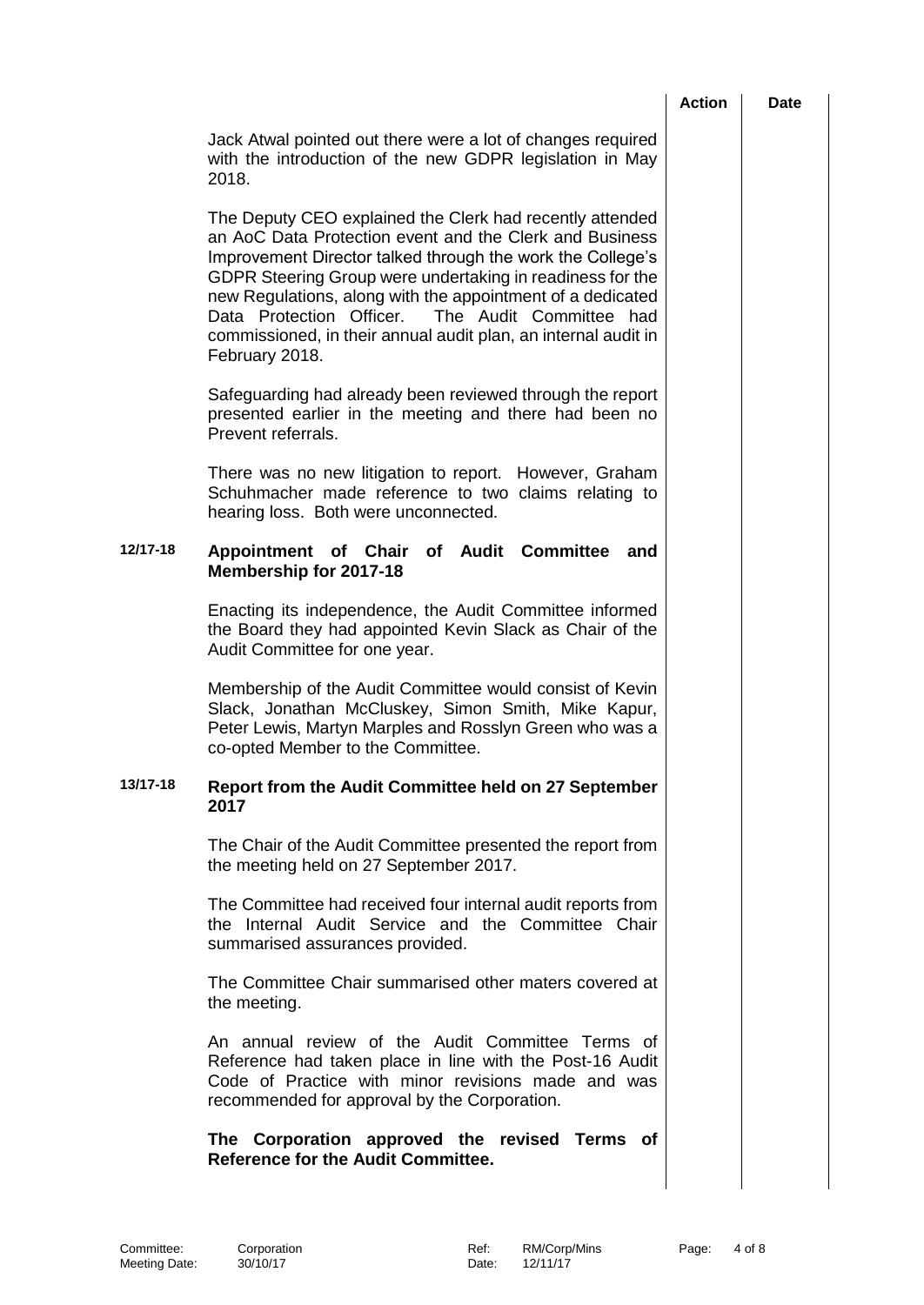|          |                                                                                                                                                                                                                                                     | <b>Action</b> | <b>Date</b> |
|----------|-----------------------------------------------------------------------------------------------------------------------------------------------------------------------------------------------------------------------------------------------------|---------------|-------------|
|          | The Committee recommended the Internal Audit Plan and<br>Strategy for 2017-18, which had been presented to the<br>Committee, for approval by Corporation.                                                                                           |               |             |
|          | The Corporation approved the Internal Audit Plan and<br>Strategy for 2017-18.                                                                                                                                                                       |               |             |
|          | The following policies were presented to the Committee for<br>recommendation to Corporation:                                                                                                                                                        |               |             |
|          | <b>Treasury Management Policy</b><br>$\bullet$<br>Prevention, Detection, Reporting of Fraud Policy<br>$\bullet$<br><b>Travel and Subsistence Policy</b><br>$\bullet$<br><b>Public Interest and Disclosure</b><br>$\bullet$                          |               |             |
|          | The Corporation approved the Treasury Management<br>Policy, Prevent, Detection, Reporting of Fraud Policy,<br>Travel and Subsistence Policy and the Public Interest<br>and Disclosure Policy.                                                       |               |             |
|          | The Audit Committee's self-assessment was shared at their<br>meeting and any recommendations addressed.                                                                                                                                             |               |             |
| 14/17-18 | Appointment of the Chair and membership of Standards<br>Committee for 2017-18                                                                                                                                                                       |               |             |
|          | The Corporation appointed Phil Dover as Chair of the<br>Standards Committee and membership was agreed<br>consisting of Phil Dover, Janet Morgan, Mandie Stravino,<br>Jack Atwal, Graham Schuhmacher, Lee Pratt and Carl<br>Anderson.                |               |             |
| 15/17-18 | Report from the Standards 'Strategy' Committee held on<br>30 October 2017                                                                                                                                                                           |               |             |
|          | The Chair of the Standards Committee provided a verbal<br>report following the special Standards Committee meeting<br>held earlier in the day.                                                                                                      |               |             |
|          | This meeting focussed on the key strategies to drive the core<br>strategic ambitions of the College.                                                                                                                                                |               |             |
|          | The meeting had commenced with a presentation on the<br>new technical routes programmes, which highlighted the<br>reason for the reform, the timescale and how the College<br>was preparing for delivery when these would be introduced<br>in 2020. |               |             |
|          | Kate Martin presented the Curriculum Development and<br>Delivery Strategy and shared the 'co-design and co-delivery'<br>for developing the curriculum, along with the Curriculum<br><b>Business Planning Cycle.</b>                                 |               |             |
|          | The Apprenticeship Development and Delivery Strategy<br>addressed the Apprenticeship Levy and the changing<br>landscape.                                                                                                                            |               |             |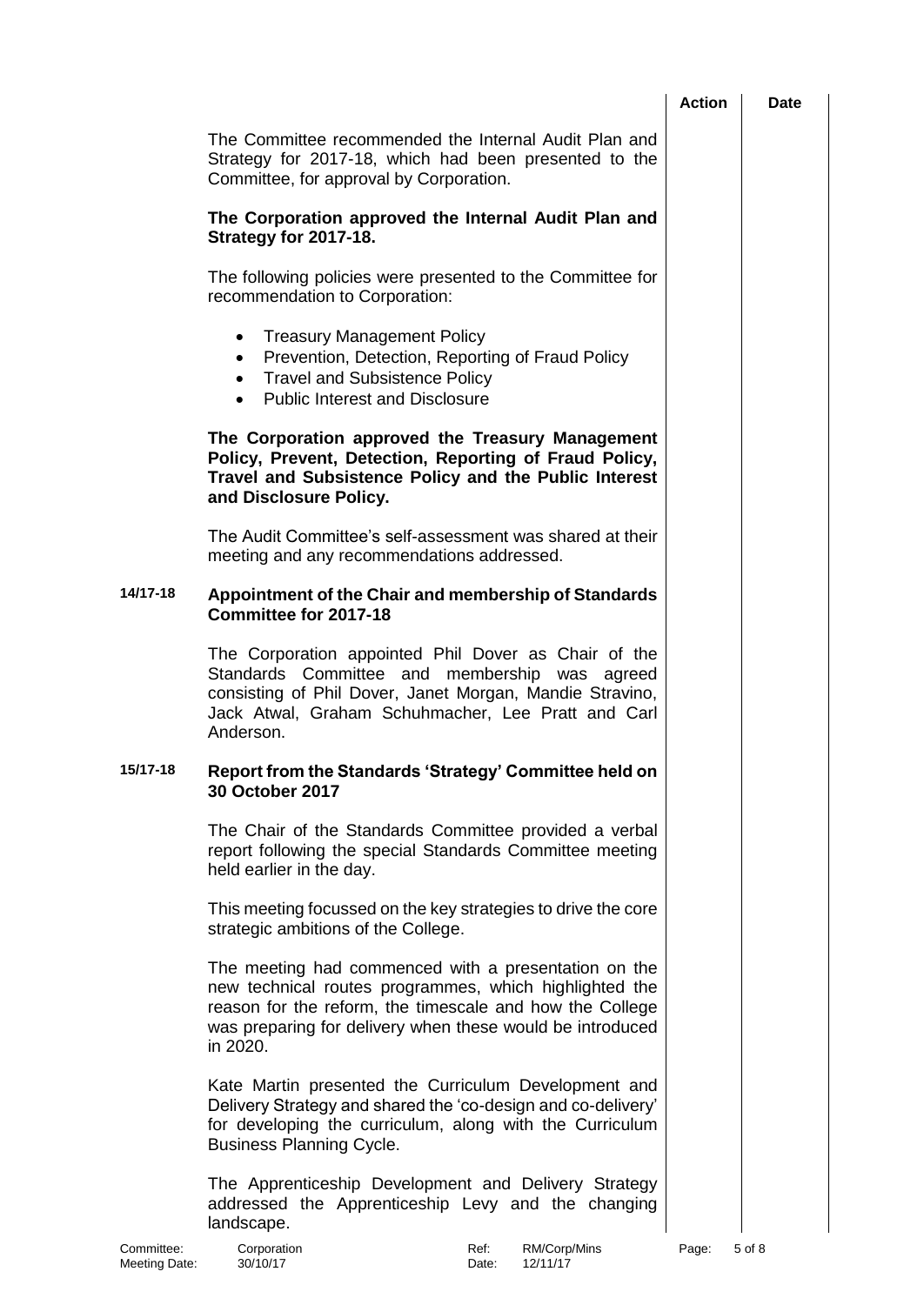|                             |                                                                                                                                                                                                                                                                                                             | <b>Action</b> | Date   |
|-----------------------------|-------------------------------------------------------------------------------------------------------------------------------------------------------------------------------------------------------------------------------------------------------------------------------------------------------------|---------------|--------|
|                             | The final presentation had been the HE Strategy, which<br>focused on excellent teachers, students and connections<br>with employers.                                                                                                                                                                        |               |        |
|                             | The Committee Terms of Reference had been reviewed and<br>were recommended for approval by the Corporation.                                                                                                                                                                                                 |               |        |
|                             | The Corporation approved the updated Terms of<br>Reference for the Standards Committee.                                                                                                                                                                                                                     |               |        |
| 16/17-18                    | Appointment of the Chair and membership of Search<br>and Governance Committee for 2017-18                                                                                                                                                                                                                   |               |        |
|                             | The Corporation appointed David Williams as Chair of the<br>Search and Governance Committee with membership to<br>include David Williams, Janet Morgan and Mandie Stravino.                                                                                                                                 |               |        |
| 17/17-18                    | Report from the Search and Governance Committee<br>held on 5 October 2017                                                                                                                                                                                                                                   |               |        |
|                             | The Chair of the Search and Governance Committee<br>summarised the meeting held on 5 October 2017.                                                                                                                                                                                                          |               |        |
|                             | The Committee Chair asked the Corporation to ratify the<br>appointment of new Corporation Members - Mike Kapur and<br>Martyn Marples. It was highlighted this would exceed the<br>Corporation composition outlined in the Articles of<br>Association until the departure of other Members in March<br>2018. |               |        |
|                             | The Corporation ratified the appointment of new<br>Corporation Members – Mike Kapur and Martyn Marples<br>and noted this would exceed the composition outlined<br>in the Articles of Association for a short period of time,<br>but agreed this was necessary to secure the<br>appointments.                |               |        |
|                             | The Terms of Reference for the Committee had been<br>reviewed and were recommended for approval by the<br>Corporation.                                                                                                                                                                                      |               |        |
|                             | The Corporation approved the Terms of Reference for<br><b>Search and Governance Committee.</b>                                                                                                                                                                                                              |               |        |
|                             | The Committee recommended Kevin Slack's term of office<br>be extended to July 2019 in line with the Audit Committee<br>cycle.                                                                                                                                                                               |               |        |
|                             | The Corporation approved the extension of Kevin<br>Slack's term of office to July 2019.                                                                                                                                                                                                                     |               |        |
|                             | The Corporation and its Committees' annual attendance<br>was reviewed and discussed, the Committee agreed there<br>was no need to discuss any attendance issues further and<br>recommended the 80% target for attendance be retained.                                                                       |               |        |
| Committee:<br>Meeting Date: | RM/Corp/Mins<br>Corporation<br>Ref:<br>30/10/17<br>12/11/17<br>Date:                                                                                                                                                                                                                                        | Page:         | 6 of 8 |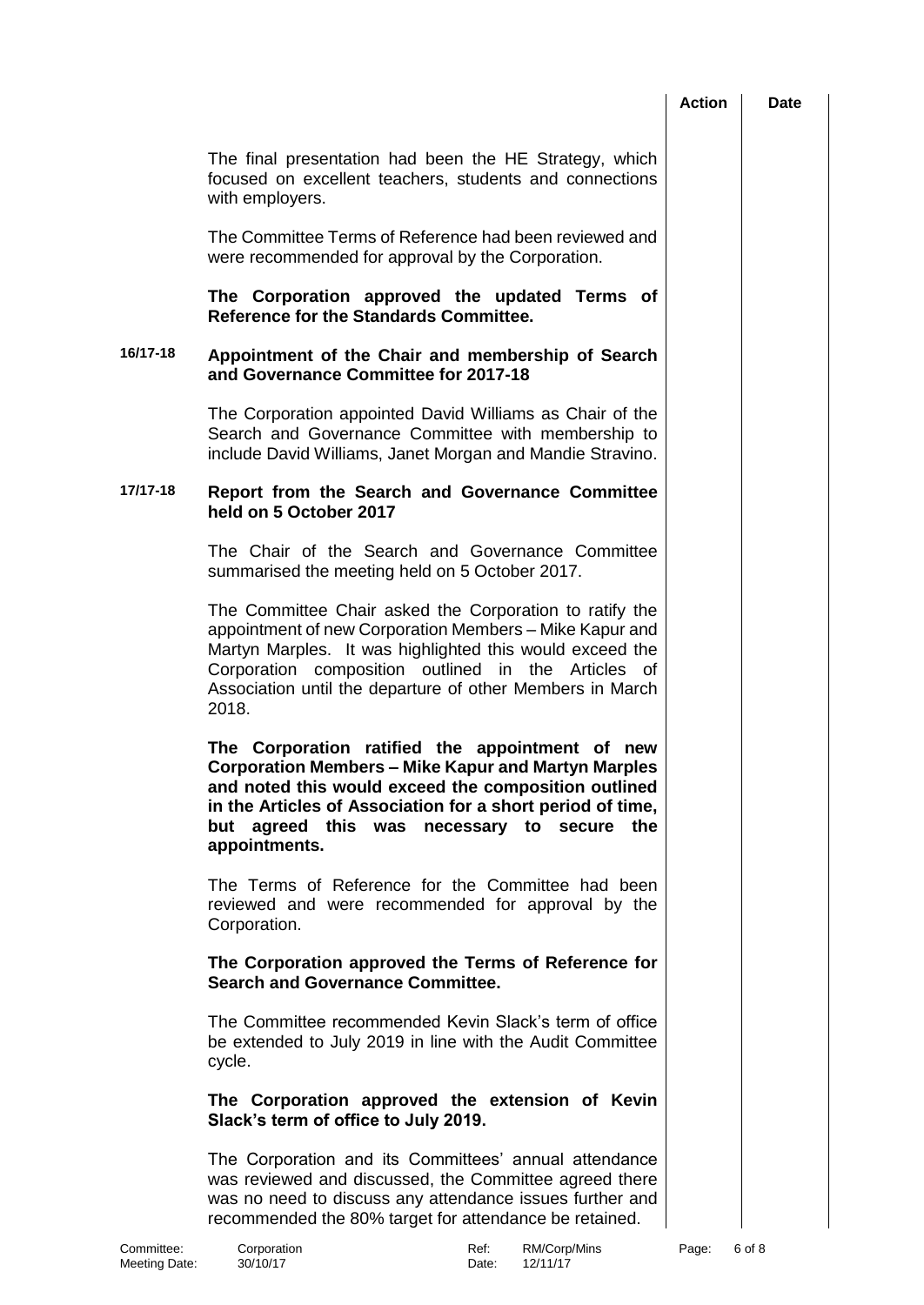|          |                                                                                                                                                                                                        | <b>Action</b> | Date |
|----------|--------------------------------------------------------------------------------------------------------------------------------------------------------------------------------------------------------|---------------|------|
|          | The Corporation agreed the retention of the 80%<br>attendance target for Corporation and all of its<br><b>Committees.</b>                                                                              |               |      |
|          | An annual review of the Code of Conduct had taken place,<br>with minor amendments.                                                                                                                     |               |      |
|          | The Committee recommended to Corporation the adoption<br>of the Code of Conduct.                                                                                                                       |               |      |
|          | The Corporation approved the adoption of the updated<br><b>Code of Conduct.</b>                                                                                                                        |               |      |
|          | The Standing Orders had been revised to incorporate the<br>updated Code of Conduct, updated committee terms of<br>reference and Board composition.                                                     |               |      |
|          | The Committee recommended to Corporation the approval<br>of the Standing Orders.                                                                                                                       |               |      |
|          | The Corporation approved the adoption of the updated<br><b>Standing Orders.</b>                                                                                                                        |               |      |
|          | An annual review of the Conflict of Interest Policy had taken<br>place, with no changes recommended.                                                                                                   |               |      |
|          | The Committee recommended the review of the Conflict of<br>Interest Policy for Corporation approval.                                                                                                   |               |      |
|          | The Corporation approved the adoption of the Conflict<br>of Interest Policy.                                                                                                                           |               |      |
|          | The Complaints against Corporation Policy had been<br>introduced for the Members and the Clerk and was based on<br>an Eversheds Model Policy.                                                          |               |      |
|          | Committee<br>The<br>recommended<br>Corporation<br>the<br>to<br>Complaints against Corporation Policy for approval.                                                                                     |               |      |
|          | The Corporation approved the adoption of the<br><b>Complaints against Corporation Policy.</b>                                                                                                          |               |      |
|          | A discussion had taken place in relation to DBS certification<br>for all Corporation Members. The Committee recommended<br>to Corporation that all Corporation Members completed DBS<br>certification. |               |      |
|          | The Corporation approved the recommendation to<br>carryout DBS certification for all Members.                                                                                                          |               |      |
| 18/17-18 | <b>Derby College Student Union</b>                                                                                                                                                                     |               |      |
|          | Financial performance for 2016-17 was positive.                                                                                                                                                        |               |      |
|          |                                                                                                                                                                                                        |               |      |